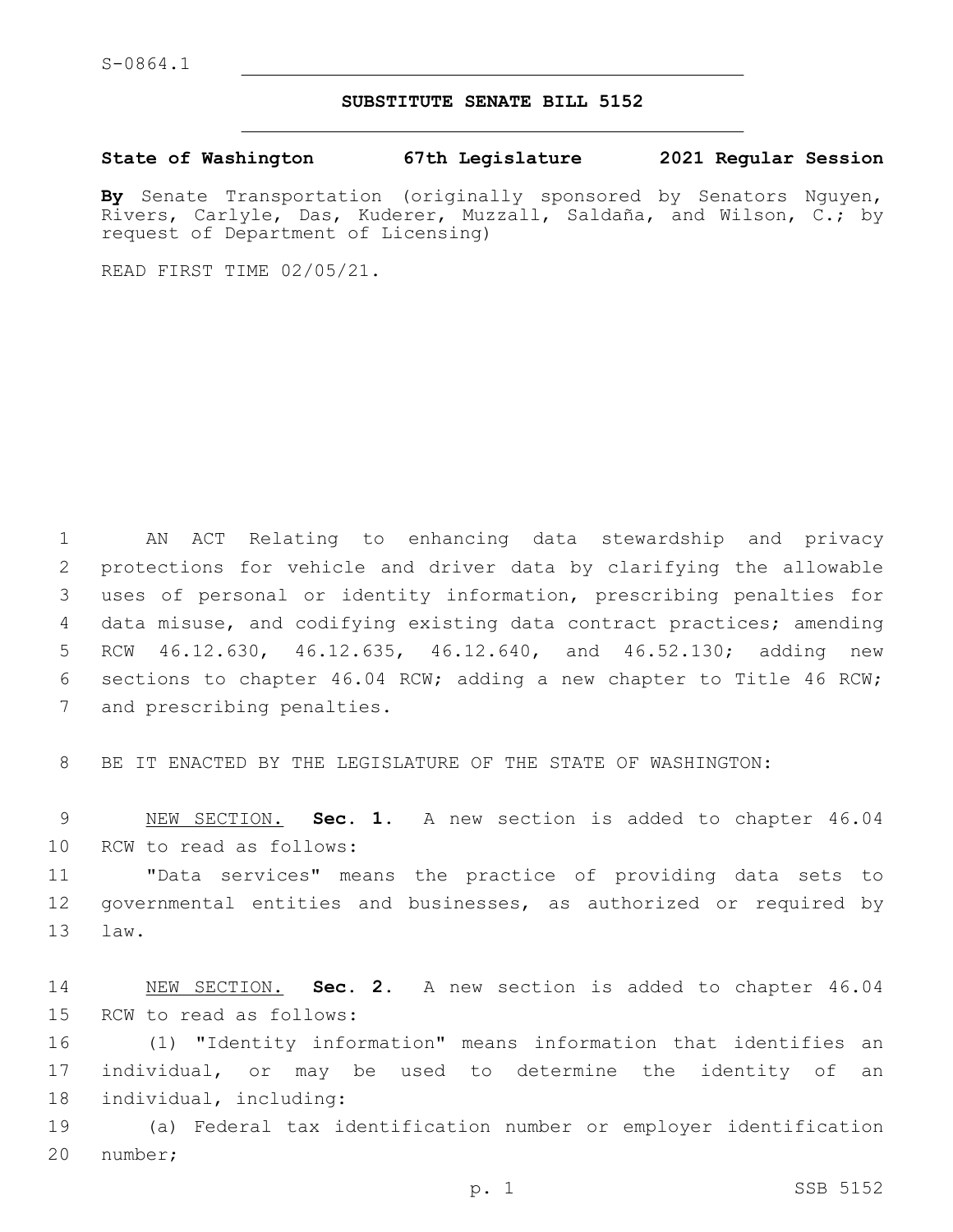(b) Residential and mailing address, but not the five-digit zip 2 code;

3 (c) Email address;

(d) Telephone number;4

- 5 (e) Registered and legal vehicle owner name;
- (f) Gender;6
- (g) Place of birth;7

8 (h) Voter information status; and

(i) Selective service information.9

 (2) "Personal information" has the same meaning as in RCW 11 42.56.590.

 NEW SECTION. **Sec. 3.** A new section is added to chapter 46.04 13 RCW to read as follows:

 "Transportation network company" means a corporation, partnership, sole proprietorship, or other entity that operates in this state, and uses a digital network to connect passengers with transportation network company drivers to provide prearranged rides.

 NEW SECTION. **Sec. 4.** (1) **Confidentiality of records.** Any information or record containing personal or identity information obtained by the department, pursuant to the administration of driver and vehicle records, shall be private and confidential except as otherwise provided in federal and state law.

 (2) **Obligations of data recipients and subrecipients.** (a) All 24 data recipients and subrecipients, as defined by the department, authorized to receive personal or identity information originating from the department have an affirmative obligation to take all reasonable actions necessary to prevent the unauthorized disclosure and misuse of personal or identity information. The department may require audit or investigation of any entity receiving personal or identity information that originated from the department.

 (b) If misuse or an unauthorized disclosure of personal or identity information occurs, all parties aware of the violation must inform the department and take all reasonably available actions to mitigate and rectify the disclosure to the department's standards.

 (3) **Contractual requirements.** (a) Prior to providing data services that include the release of any personal or identity information as authorized by federal or state law, the department must enter into a contract with the entity authorized to receive the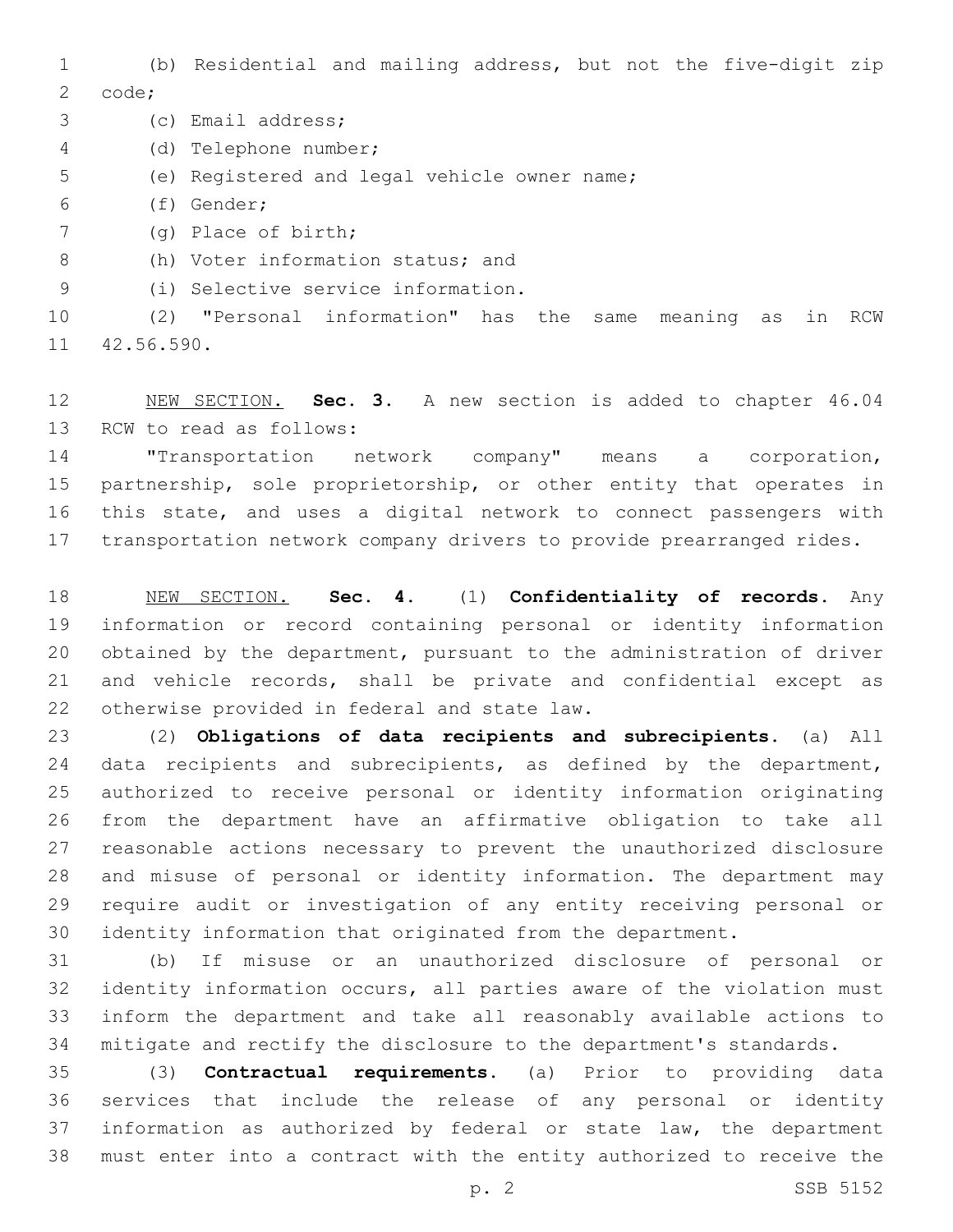personal or identity information. The contract must include, at a minimum:2

 (i) Limitations and restrictions for the use of personal or identity information;4

 (ii) A requirement that the data recipient allow the department or its agent to conduct regular permissible use audits;

 (iii) A requirement that the data recipient undergo regular data security audits, and standards for the conduct of such audits. Internal audit programs required under RCW 43.88.160 are considered 10 independent third-party auditors for the purposes of this section;

 (iv) A provision that all costs of the audits performed pursuant 12 to this subsection are not the responsibility of the department;

 (v) Provisions governing redisclosure of personal or identity information by a data recipient or subrecipient other than to those categories of parties permitted by contract and standards for the 16 handling of such information;

 (vi) Other privacy, compliance, and contractual requirements as may be set forth in rule by the department to protect personal or 19 identity information;

 (vii) A statement that the ownership of data provided under this chapter remains with the department, and ownership does not transfer 22 to the data recipient or subrecipient; and

 (viii) A provision that the data recipient must conduct or review regular data security and permissible use audits of all subrecipients, and standards for the conduct of such audits.

 (b) The department may adopt other contract requirements as necessary to ensure the privacy of individuals and protection of 28 personal or identity information.

 (4) **Penalties.** (a) The unauthorized disclosure or use of personal or identity information shall subject the disclosing entity to a civil penalty of up to twenty thousand dollars, per incident, in 2021 and annually adjusted by the department on the first calendar day of each year based on changes in the United States consumer price index 34 for all urban consumers.

 (b) Other applicable sanctions under state and federal law may also apply. The amount of any penalties collected pursuant to (a) of this subsection shall be paid into the department's technology improvement and data management account created in RCW 46.68.063.

 (c) If personal or identity information provided by the department is used for any purpose other than that authorized in the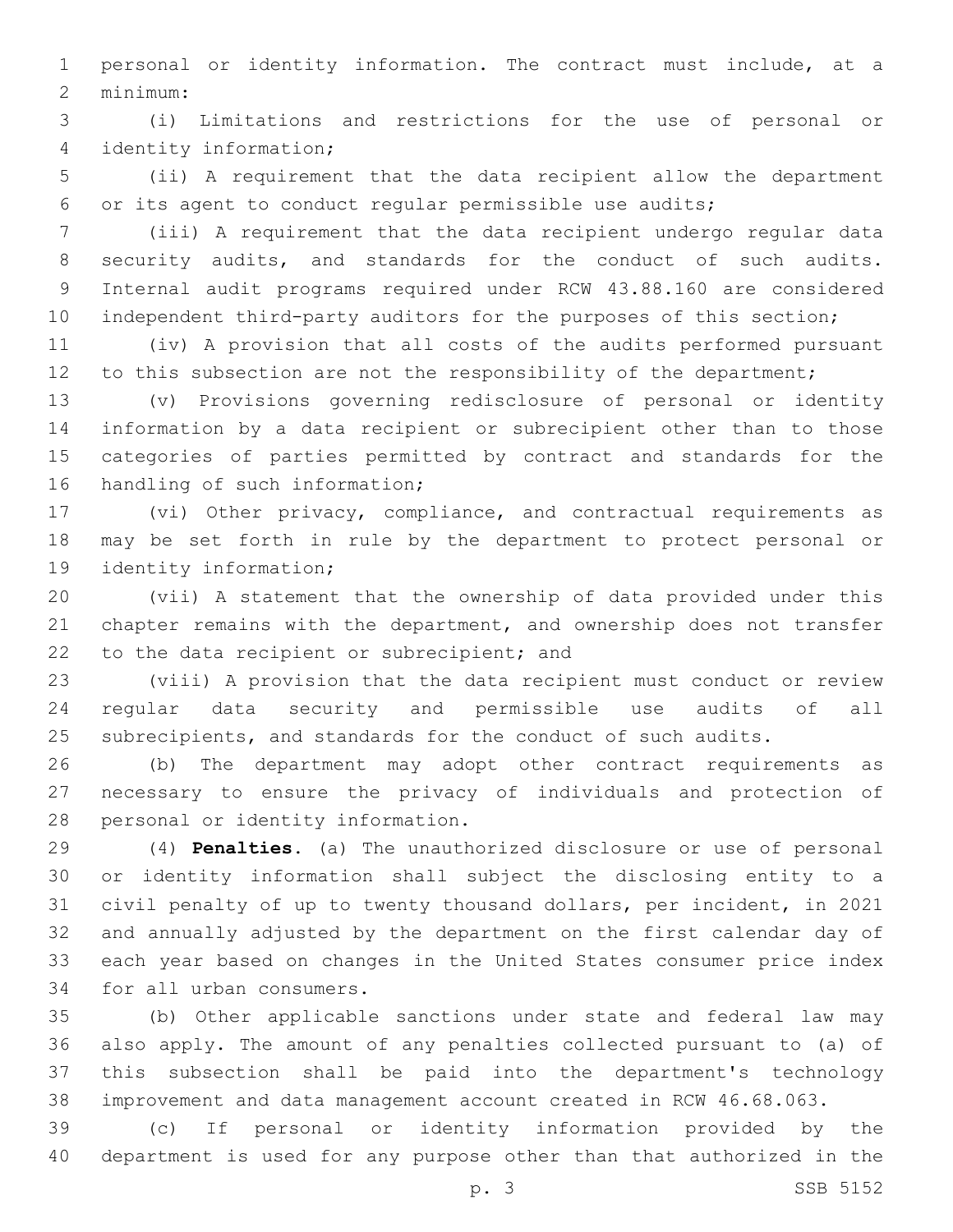data recipient's contract with the department, the data recipient and any subrecipient responsible for the misuse, unauthorized disclosure, or nondata destruction may be denied further access to personal or 4 identity information by the department.

 **Sec. 5.** RCW 46.12.630 and 2016 c 80 s 1 are each amended to read as follows:6

 (1) The department of licensing must furnish lists of registered and legal owners of: (a) Motor vehicles only for the purposes specified in this subsection (1)(a) to the manufacturers of motor vehicles or motor vehicle components, or their authorized agents, to enable those manufacturers to carry out the provisions of Titles I and IV of the anti car theft act of 1992, the automobile information disclosure act (15 U.S.C. Sec. 1231 et seq.), the clean air act (42 U.S.C. Sec. 7401 et seq.), and 49 U.S.C. Secs. 30101-30183, 30501-30505, and 32101-33118, as these acts existed on January 1, 2014, or such subsequent date as may be provided by the department by 17 rule, consistent with the purposes of this section. However, the department may only provide a vehicle or vehicle component 19 manufacturer, or its authorized agents, lists of registered or legal owners who purchased or leased a vehicle manufactured by that manufacturer or a vehicle containing a component manufactured by that component manufacturer. Manufacturers or authorized agents receiving information on behalf of one manufacturer must not disclose this information to any other third party that is not necessary to carry out the purposes of this section; and (b) vessels only for the purposes of this subsection (1)(b) to the manufacturers of vessels, 27 or their authorized agents, to enable those manufacturers to carry out the provisions of 46 U.S.C. Sec. 4310 and any relevant Code of 29 Federal ((Requlation[s])) Requlations adopted by the United States coast guard, as these provisions and rules existed on January 1, 2015, or such subsequent date as may be provided by the department by rule, consistent with the purposes of this section.

 (2) The department of licensing may furnish lists of registered and legal owners of motor vehicles or vessels, only to the entities and only for the purposes specified in this section, to:

 (a) The manufacturers of motor vehicles or vessels, and legitimate businesses as defined by the department in rule, or their authorized agents, for purposes of using lists of registered and legal owner information to conduct research activities and produce

p. 4 SSB 5152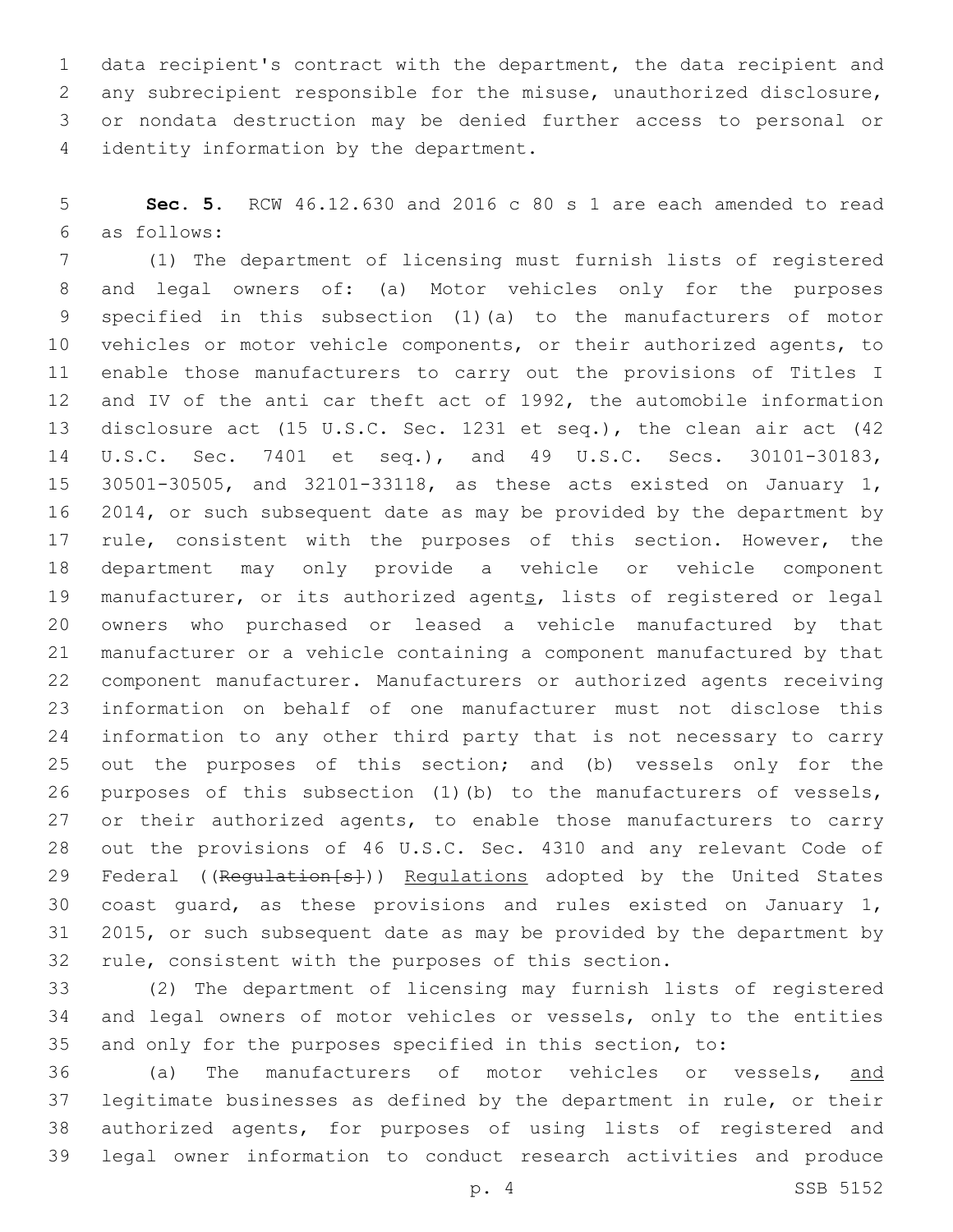1 statistical reports, as long as the entity does not allow personal or 2 identity information received under this section to be published, redisclosed, or used to contact individuals. For purposes of this subsection (2)(a), the department of licensing may only provide the manufacturer of a motor vehicle or vessel, or the manufacturer of components contained in a motor vehicle or vessel, the lists of registered or legal owners who purchased or leased a vehicle or vessel manufactured by that manufacturer or a vehicle or vessel 9 containing components manufactured by that component manufacturer;

10 (b) Any governmental agency ((of the United States or Canada, or 11 political subdivisions thereof, to be used by it or by its authorized commercial agents or contractors only in connection with the 13 enforcement of: (i) Motor vehicle or traffic laws by, or programs 14 related to traffic safety of, that government agency; or (ii) the **Laws governing vessels, vessel operation, or vessel safety programs**  administered by that government agency or as otherwise provided by 17 <del>law. Only such parts of the list under (i) and (ii) of this</del> 18 subsection (2)(b) as are required for completion of the work required of the agent or contractor shall be provided to such agent or 20 contractor;)), including any court or law enforcement agency, or any 21 private person or entity acting on behalf of a federal, state, or local agency, or Canada in carrying out its functions: PROVIDED, HOWEVER, That nothing in this section is construed to allow actions prohibited under RCW 43.17.425;

 (c) Any insurer or insurance support organization, a self-insured 26 entity, or its agents, employees, or contractors for use in connection with claims investigation activities, antifraud 28 activities, rating, or underwriting;

 (d) Any local governmental entity or its agents for use in providing notice to owners of towed and impounded vehicles, or to any law enforcement entity for use, as may be necessary, in locating the owner of or otherwise dealing with a vessel that has become a hazard;

 (e) A government agency, commercial parking company, or its agents requiring the names and addresses of registered owners to notify them of outstanding parking violations. Subject to the disclosure agreement provisions of RCW 46.12.635 and the requirements of Executive Order 97-01, the department may provide only the parts of the list that are required for completion of the work required of 39 the company;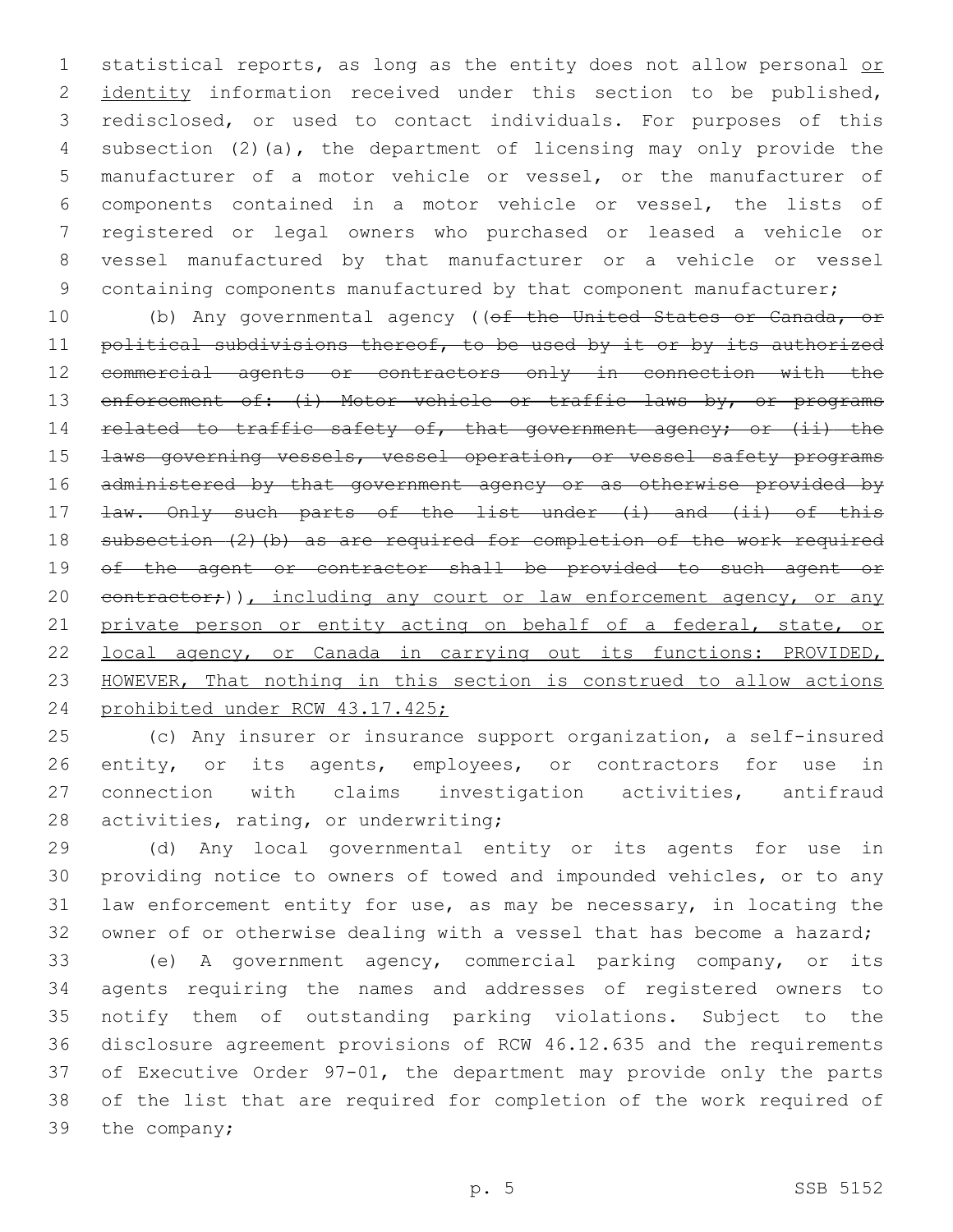1 (f) ((An authorized)) Authorized agents or contractor of the department, to be used only in connection with providing motor vehicle or vessel excise tax, licensing, title, and registration 4 information to motor vehicle or vessel dealers;

 (g) Any business regularly making loans to other persons to finance the purchase of motor vehicles or vessels, to be used to assist the person requesting the list to determine ownership of specific vehicles or vessels for the purpose of determining whether 9 or not to provide such financing; or

 (h) A company or its agents operating a toll facility under 11 chapter 47.46 RCW or other applicable authority requiring the names, addresses, and vehicle information of motor vehicle registered owners 13 to identify toll violators.

 (3) Personal or identity information received by an entity listed in subsection (1) or (2) of this section may not be released for 16 direct marketing purposes.

 (4) Prior to the release of any lists of vehicle or vessel owners under subsection (1) or (2) of this section, the department must enter into a contract with the entity authorized to receive the 20 data((- The contract must include:

21 (a) A requirement that the department or its agent conduct both regular permissible use and data security audits subject to the 23 following conditions and limitations:

  $\leftrightarrow$  The data security audits must demonstrate compliance with the 25 data security standards adopted by the office of the chief 26 information officer.

27 (ii) When determining whether to conduct an audit under this 28 subsection, the department must first take into consideration any independent third-party audit a data recipient has had before requiring that any additional audits be performed. If the independent third-party audit is a data security audit and it meets both recognized national or international standards and the standards adopted by the office of the chief information officer pursuant to  $(a)$   $(i)$  of this subsection, the department must accept the audit and 35 the audit is deemed to satisfy the conditions set out in this subsection (4)(a). If the independent third-party audit is a permissible use audit and it meets recognized national or international standards, the department must accept the audit and the audit is deemed to satisfy the conditions set out in this subsection  $(4)(a);$  and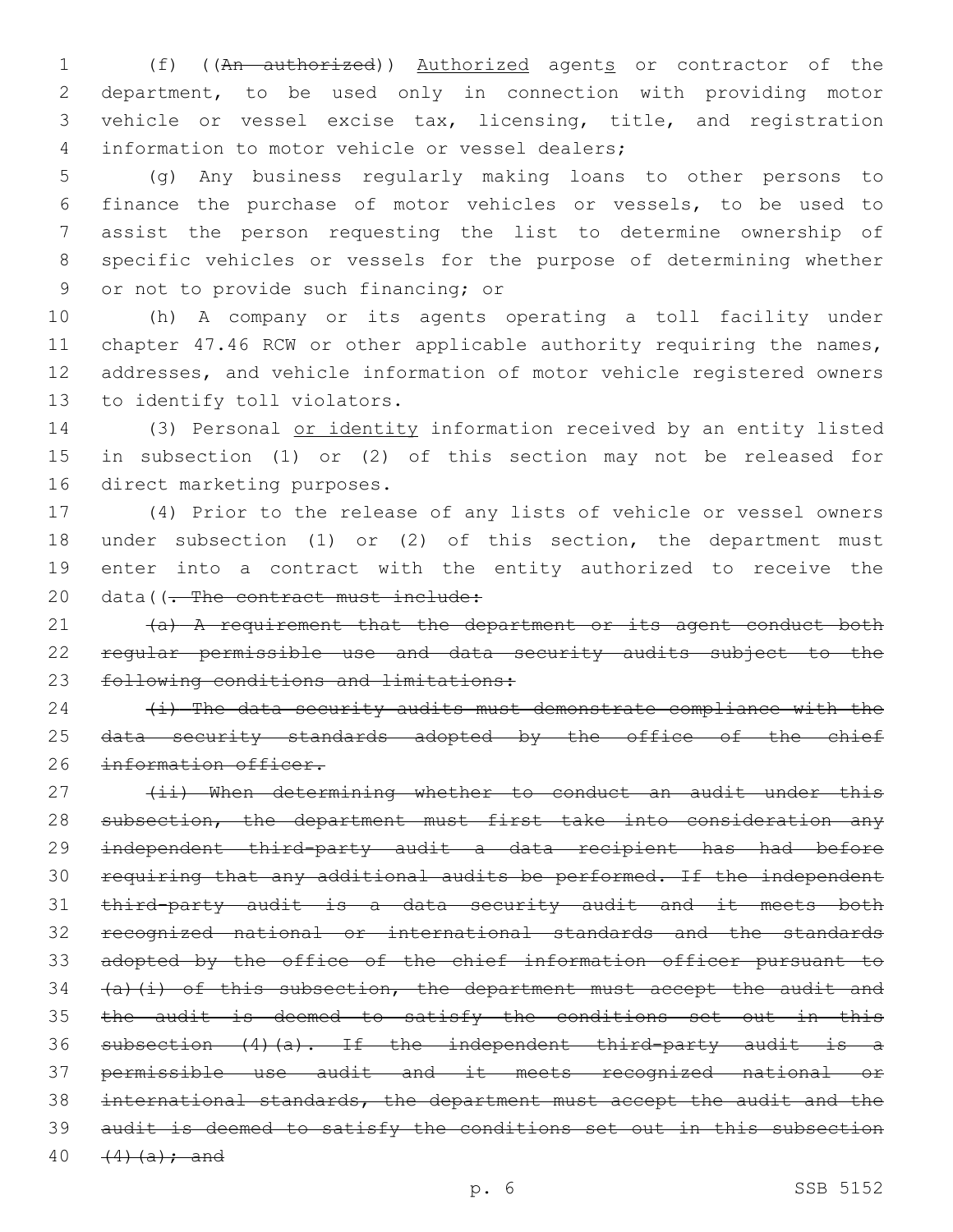(b) A provision that the cost of the audits performed pursuant to this subsection must be borne by the data recipient. A new data recipient must bear the initial cost to set up a system to disburse 4 the data to the data recipient.) pursuant to section 4 of this act.

 (5)(a) Beginning January 1, 2015, the department must collect a fee of ten dollars per one thousand individual registered or legal owners included on a list requested by a private entity under subsection (1) or (2) of this section. Beginning January 1, 2016, the department must collect a fee of twenty dollars per one thousand individual registered or legal vehicle or vessel owners included on a list requested by a private entity under subsection (1) or (2) of this section. Beginning January 1, 2021, the department must collect a fee of twenty-five dollars per one thousand individual registered or legal owners included on a list requested by a private entity under subsection (1) or (2) of this section. The department must prorate the fee when the request is for less than a full one thousand 17 records.

 (b) In lieu of the fee specified in (a) of this subsection, if the request requires a daily, weekly, monthly, or other regular update of those vehicle or vessel records that have changed:

 (i) Beginning January 1, 2015, the department must collect a fee of one cent per individual registered or legal vehicle or vessel 23 owner record provided to the private entity;

 (ii) Beginning January 1, 2016, the department must collect a fee of two cents per individual registered or legal vehicle or vessel 26 owner record provided to the private entity;

 (iii) Beginning January 1, 2021, the department must collect a fee of two and one-half cents per individual registered or legal vehicle or vessel owner record provided to the private entity.

 (c) The department must deposit any moneys collected under this subsection to the department of licensing technology improvement and 32 data management account created in RCW 46.68.063.

 (6) Where both a mailing address and residence address are recorded on the vehicle or vessel record and are different, only the mailing address will be disclosed. Both addresses will be disclosed in response to requests for disclosure from courts, law enforcement 37 agencies, or government entities ((with enforcement, investigative, 38 or taxing authority)) and only for use in the normal course of 39 conducting their business.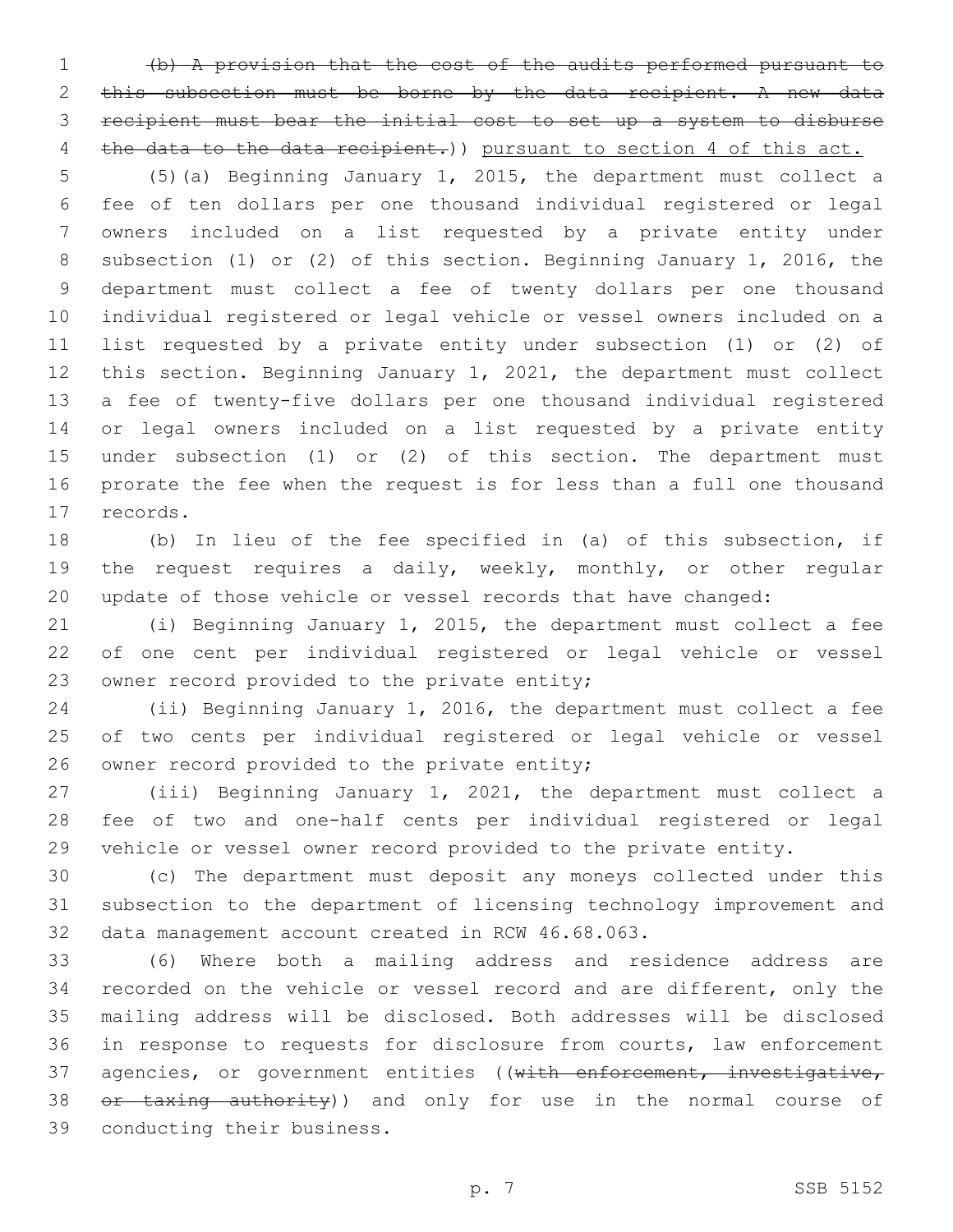(7) If a list of registered and legal owners of motor vehicles or vessels is used for any purpose other than that authorized in this 3 section, the ((manufacturer, governmental agency, commercial parking company, contractor, financial institution, insurer, insurance support organization, self-insured entity, legitimate business entity, toll facility operator)) recipient under subsection (1) or (2) of this section, or any authorized agent or contractor responsible for the unauthorized disclosure or use will be denied further access to such information by the department of licensing.

 (8) For purposes of this section, "personal information" ((means information that identifies an individual, including an individual's 12 photograph, social security number, driver identification number, 13 name, address (but not the five-digit zip code), telephone number, or medical or disability information. However, an individual's 15 photograph, social security number, and any medical or disability- related information is considered highly restricted personal information and may not be released under this section)) and "identity information" have the same meanings as in section 2 of this 19 act.

 **Sec. 6.** RCW 46.12.635 and 2019 c 278 s 1 are each amended to 21 read as follows:

 (1) Notwithstanding the provisions of chapter 42.56 RCW, the name or address of an individual vehicle or vessel owner shall not be 24 released by the department, county auditor, data recipient, 25 subrecipient, or agency or firm authorized by the department except 26 under the following circumstances:

 (a) The requesting party is a business entity that requests the information for use as defined by the department in rule, and in the 29 course of business;

 (b) The request is a written request that is signed by the person requesting disclosure that contains the full legal name and address 32 of the requesting party, that specifies the purpose for which the 33 information will be used; and

 (c) The requesting party enters into a disclosure agreement with the department in which the party promises that the party will use the information only for the purpose stated in the request for the information; and that the party does not intend to use, or facilitate the use of, the information for the purpose of making any unsolicited business contact with a person named in the disclosed information.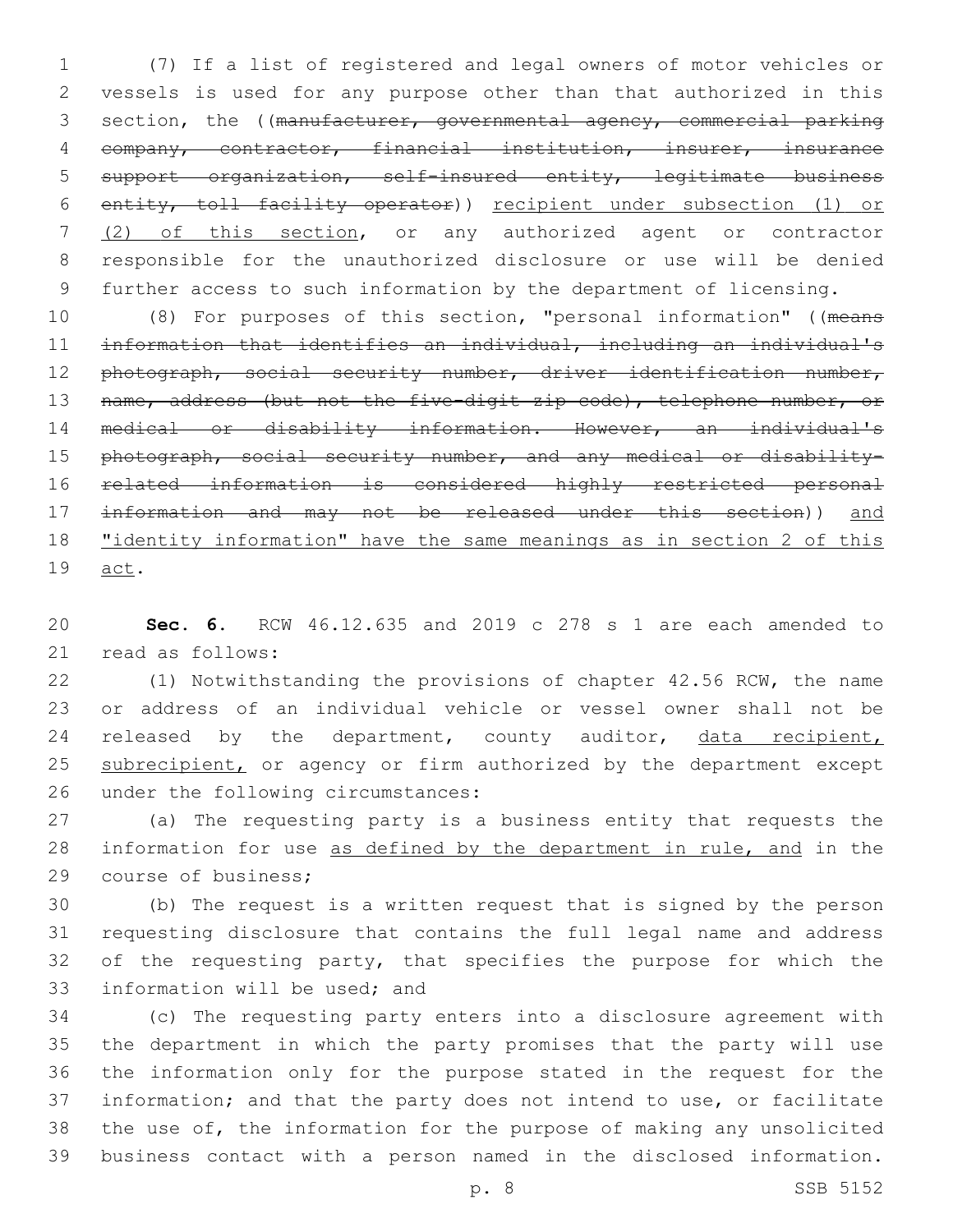The term "unsolicited business contact" means a contact that is intended to result in, or promote, the sale of any goods or services to a person named in the disclosed information. The term does not apply to situations where the requesting party and such person have been involved in a business transaction prior to the date of the disclosure request and where the request is made in connection with 7 the transaction.

 (2) Where both a mailing address and residence address are recorded on the vehicle or vessel record and are different, only the mailing address will be disclosed. Both addresses will be disclosed 11 in response to requests for disclosure from courts, law enforcement agencies, or government entities with enforcement, investigative, or taxing authority and only for use in the normal course of conducting 14 their business.

 (3) The disclosing entity shall retain the request for disclosure 16 for three years.

 (4)(a) Whenever the disclosing entity grants a request for information under this section by an attorney or private investigator, the disclosing entity shall provide notice to the vehicle or vessel owner, to whom the information applies, that the request has been granted. The notice must only include: (i) That the disclosing entity has disclosed the vehicle or vessel owner's name and address pursuant to a request made under this section; (ii) the date that the disclosure was made; and (iii) that the vehicle or vessel owner has five days from receipt of the notice to contact the disclosing entity to determine the occupation of the requesting 27 party.

 (b) Except as provided in (c) of this subsection, the only information about the requesting party that the disclosing entity may disclose in response to a request made by a vehicle or vessel owner under (a) of this subsection is whether the requesting party was an attorney or private investigator. The request by the vehicle or vessel owner must be submitted to the disclosing entity within five 34 days of receipt of the original notice.

 (c) In the case of a vehicle or vessel owner who submits to the disclosing entity a copy of a valid court order restricting another person from contacting the vehicle or vessel owner or his or her family or household member, the disclosing entity shall provide the vehicle or vessel owner with the name and address of the requesting 40 party.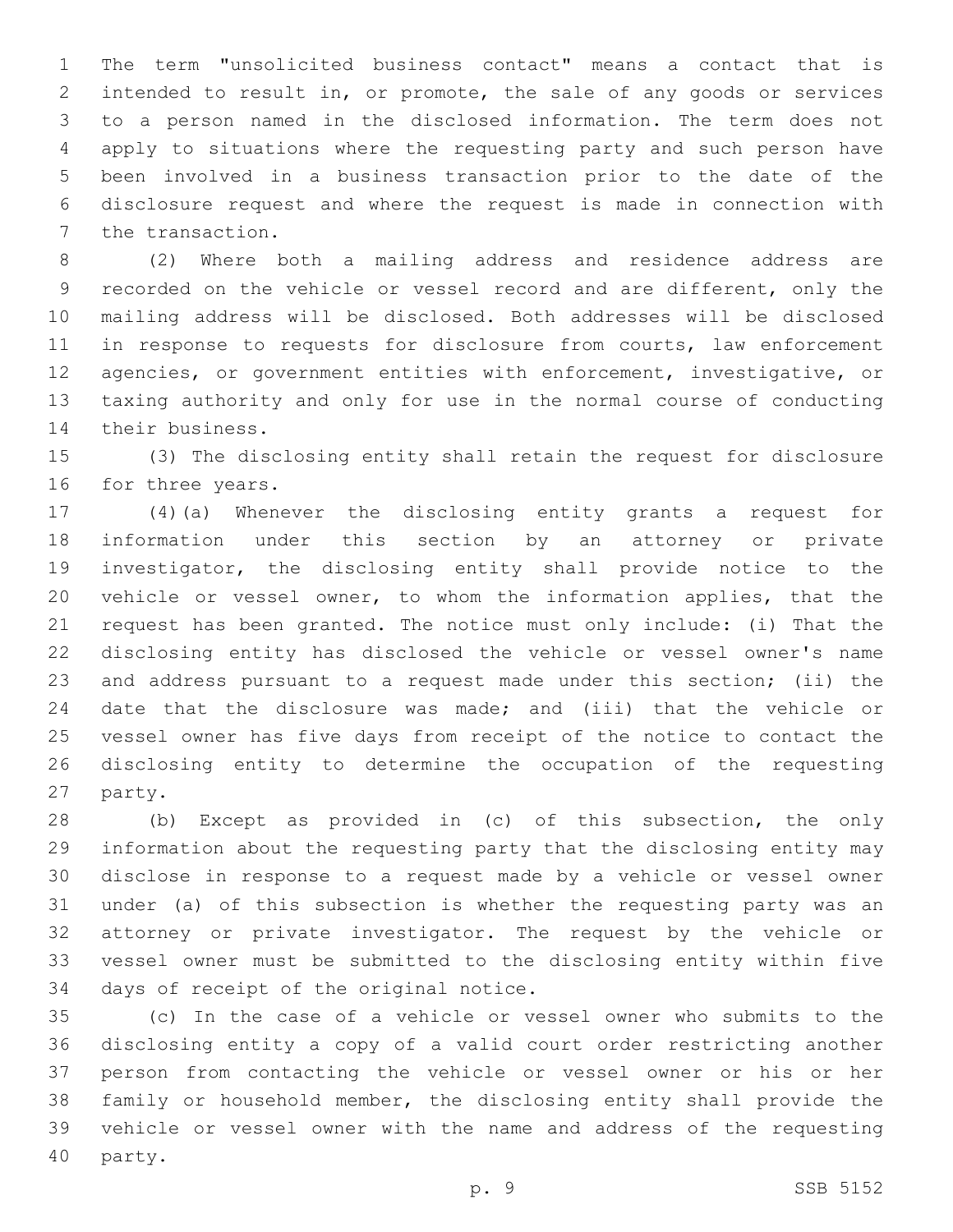(5) Any person who is furnished vehicle or vessel owner information under this section shall be responsible for assuring that the information furnished is not used for a purpose contrary to the 4 agreement between the person and the department.

 (6) This section shall not apply to requests for information by governmental entities or requests that may be granted under any other provision of this title expressly authorizing the disclosure of the names or addresses of vehicle or vessel owners. Requests from law enforcement officers for vessel record information must be granted. The disclosure agreement with law enforcement entities must provide that law enforcement may redisclose a vessel owner's name or address when trying to locate the owner of or otherwise deal with a vessel 13 that has become a hazard.

 (7) The department shall disclose vessel records for any vessel 15 owned by a governmental entity upon request.

 (8) This section shall not apply to title history information 17 under RCW 19.118.170.

 (9) The department shall charge a fee of two dollars for each record returned pursuant to a request made by a business entity under subsection (1) of this section and deposit the fee into the highway 21 safety ((account [fund])) fund.

 (10) The department, county auditor, or agency or firm authorized 23 by the department shall not release the name, any address, vehicle make, vehicle model, vehicle year, vehicle identification number, vessel make and model, vessel model year, hull identification number, vessel document number, vessel registration number, vessel decal number, or license plate number associated with an individual vehicle or vessel owner who is a participant in the address confidentiality program under chapter 40.24 RCW except as allowed in subsection (6) 30 of this section and RCW 40.24.075.

 **Sec. 7.** RCW 46.12.640 and 2016 c 80 s 3 are each amended to read as follows:32

33 (1) The department may review the activities of a person  $((\text{whe}))$ 34 or entity that receives ((vehicle or vessel record)) personal or identity information to ensure compliance with the limitations 36 imposed on the use of the information. The department ( $(\text{shall})$ ) may suspend or revoke for up to five years the privilege of obtaining ((vehicle or vessel record)) personal or identity information of a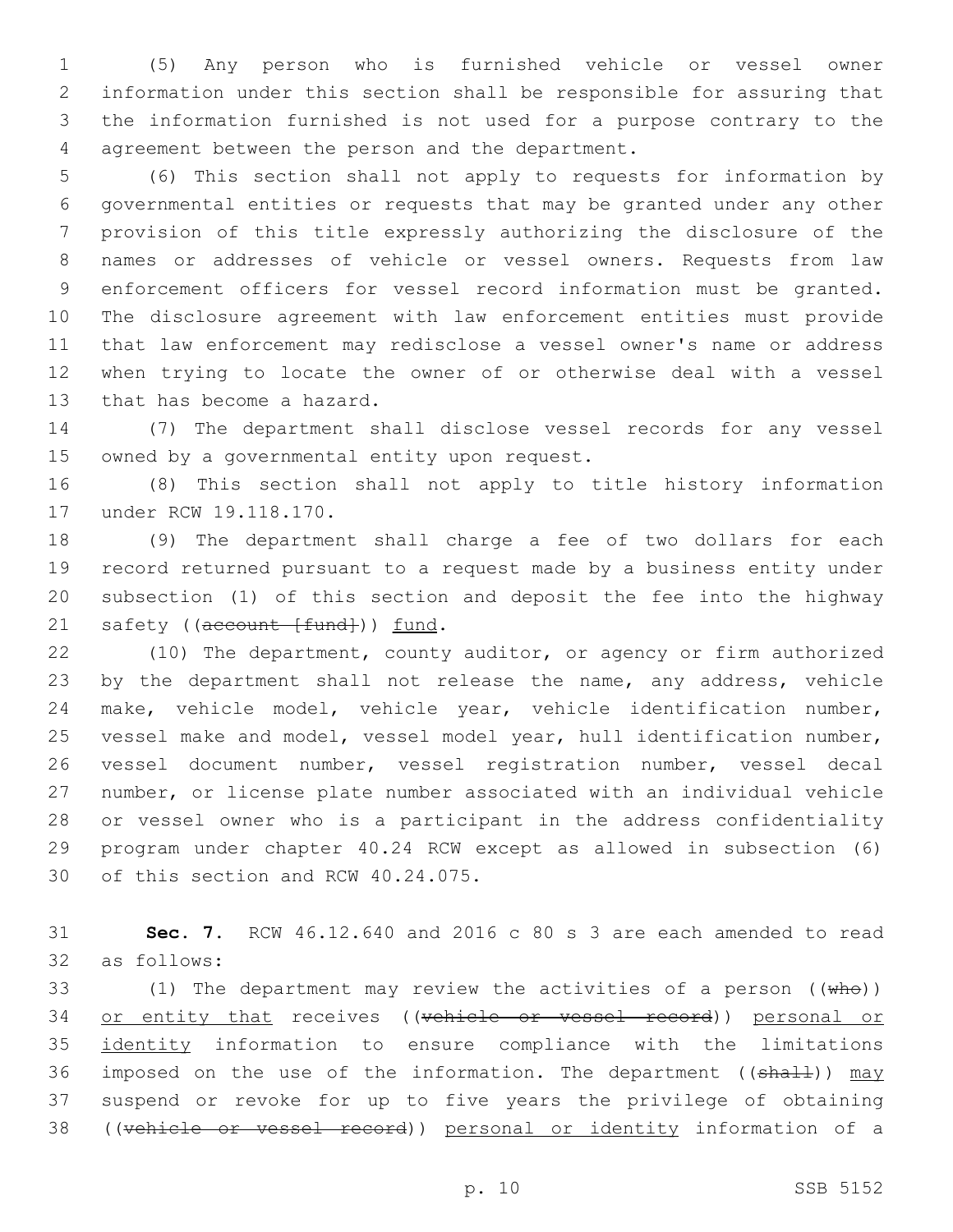1 person found to be in violation of this chapter or a disclosure 2 agreement executed with the department.

3 (2) In addition to the penalty in subsection (1) of this section: 4 (a) The unauthorized disclosure of personal or identity 5 information ((from a department vehicle or vessel record)); or

6 (b) The use of a false representation to obtain personal or 7 identity information from the ((department's vehicle or vessel 8 records)) department; or

9 (c) The use of personal or identity information obtained from the 10 department ((vehicle or vessel records)) for a purpose other than 11 what is stated in the request for information or in the disclosure 12 agreement executed with the department; or

13 (d) The sale or other distribution of any ((vehicle or vessel 14 owner name or address)) personal or identity information to another 15 person not disclosed in the request or disclosure agreement

 is a gross misdemeanor punishable by a fine not to exceed ten thousand dollars, or by imprisonment in a county jail for up to three hundred sixty-four days, or by both such fine and imprisonment for 19 each violation.

20 **Sec. 8.** RCW 46.52.130 and 2019 c 99 s 1 are each amended to read 21 as follows:

22 Upon a proper request, the department may only furnish 23 information contained in an abstract of a person's driving record as 24 permitted under this section. ((For the purposes of this section, an 25 "agent" means a representative of an authorized recipient that has 26 contracted with the recipient to request driving records on its 27 behalf and insurance pools established under RCW 48.62.031 of which 28 the authorized recipient is a member.))

29 (1) **Contents of abstract of driving record.** An abstract of a 30 person's driving record, whenever possible, must include:

31 (a) An enumeration of motor vehicle accidents in which the person 32 was driving, including:

(i) The total number of vehicles involved;

34 (ii) Whether the vehicles were legally parked or moving;

35 (iii) Whether the vehicles were occupied at the time of the 36 accident; and

37 (iv) Whether the accident resulted in a fatality;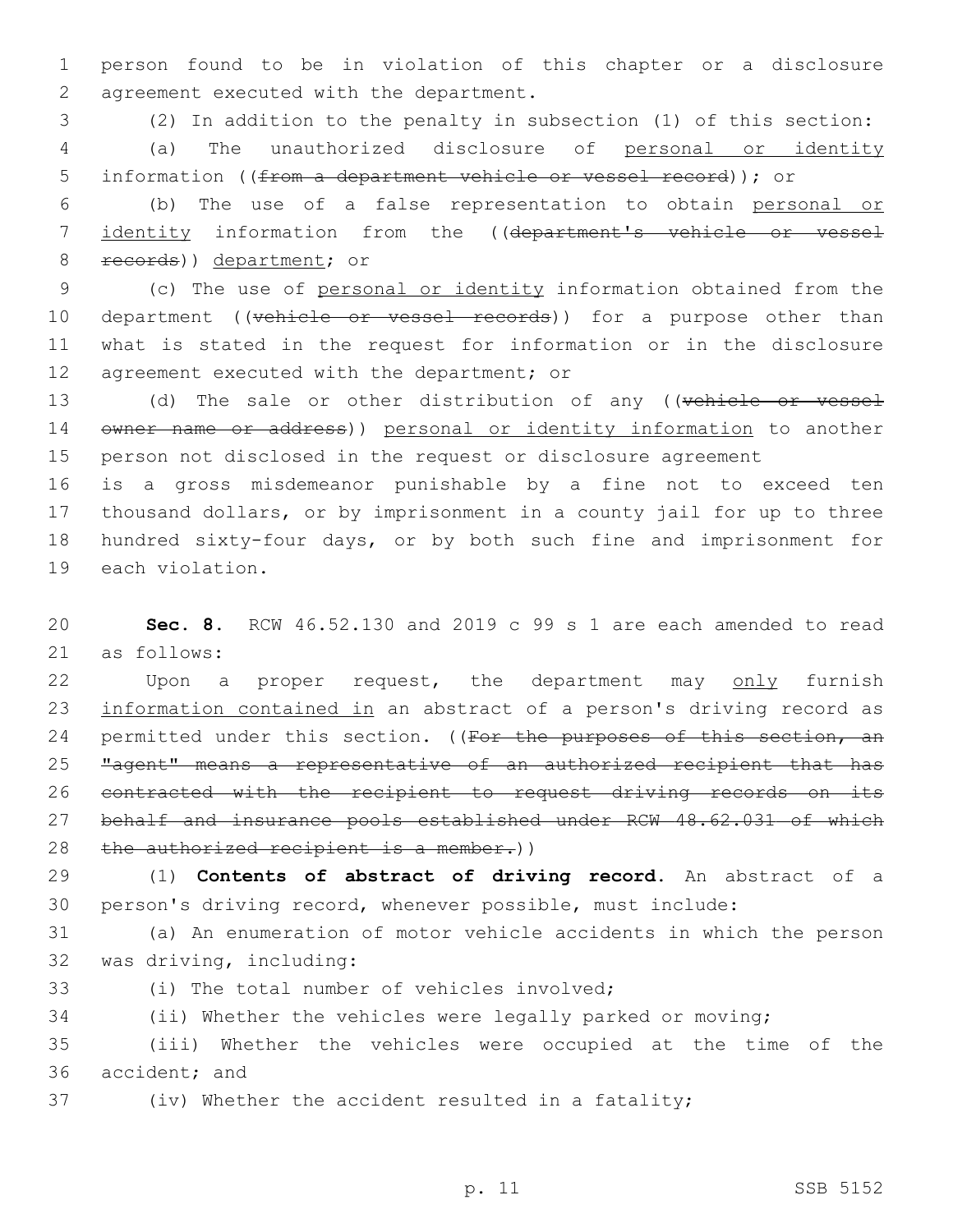(b) Any reported convictions, forfeitures of bail, or findings that an infraction was committed based upon a violation of any motor 3 vehicle law;

 (c) The status of the person's driving privilege in this state; 5 and

 (d) Any reports of failure to appear in response to a traffic citation or failure to respond to a notice of infraction served upon 8 the named individual by an arresting officer.

 (2) **Release of abstract of driving record.** Unless otherwise required in this section, the release of an abstract does not require a signed statement by the subject of the abstract. An abstract of a person's driving record may be furnished to the following persons or 13 entities:

 (a) **Named individuals.** (i) An abstract of the full driving record maintained by the department may be furnished to the individual named 16 in the abstract.

 (ii) Nothing in this section prevents a court from providing a copy of the driver's abstract to the individual named in the abstract or that named individual's attorney, provided that the named individual has a pending or open infraction or criminal case in that court. A pending case includes criminal cases that have not reached a disposition by plea, stipulation, trial, or amended charge. An open infraction or criminal case includes cases on probation, payment agreement or subject to, or in collections. Courts may charge a reasonable fee for the production and copying of the abstract for the 26 individual.

27 (b) **Employers or prospective employers.** (i)(( $\overline{(A)'}$ )) An abstract of the full driving record maintained by the department may be furnished 29 to an employer or prospective employer or  $((a + b))$  agents acting on behalf of an employer or prospective employer of the named individual for purposes related to driving by the individual as a condition of employment or otherwise at the direction of the employer.

 $($  ( $($  $+$ B $)$ )  $($ ii) The department may provide employers or their agents a three-year insurance carrier driving record of existing employees 35 only for the purposes of sharing the driving record with its insurance carrier for underwriting. Employers may not provide the employees' full driving records to its insurance carrier.

 (iii) An abstract of the full driving record maintained by the department may be furnished to an employer or prospective employer or the agent(s) acting on behalf of an employer or prospective employer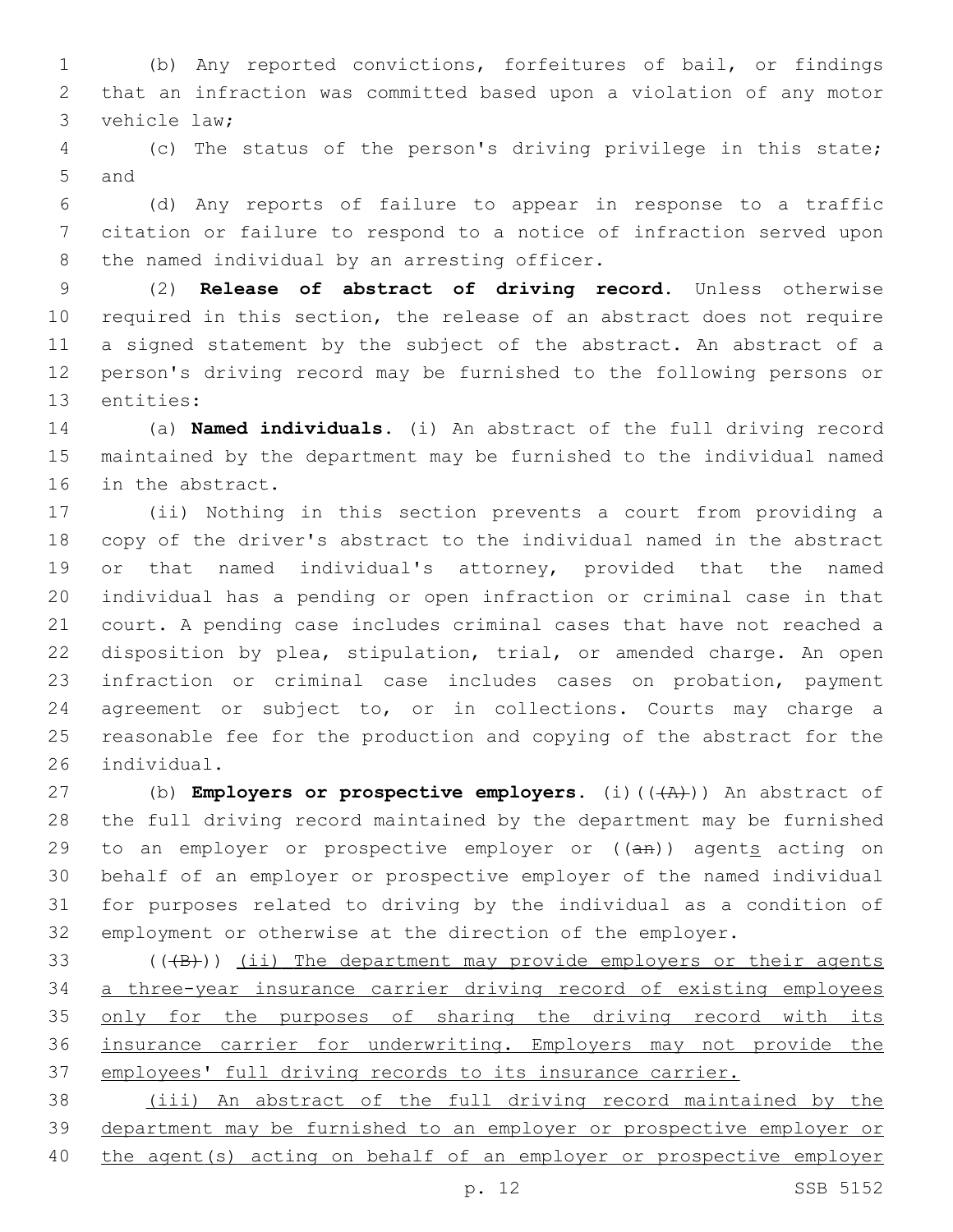of the named individual for purposes unrelated to driving by the 2 individual when a driving record is required by federal or state law, 3 or the employee or prospective employee will be handling heavy 4 equipment or machinery.

 (iv) Release of an abstract of the driving record of an employee 6 or prospective employee requires a statement signed by:  $((+1))$   $(A)$  The employee or prospective employee that authorizes the release of 8 the record; and  $((+11))$  (B) the employer attesting that the information is necessary for employment purposes related to driving by the individual as a condition of employment or otherwise at the direction of the employer. If the employer or prospective employer 12 authorizes  $((an))$  agents to obtain this information on their behalf, this must be noted in the statement. The statement must also note that any information contained in the abstract related to an adjudication that is subject to a court order sealing the juvenile record of an employee or prospective employee may not be used by the employer or prospective employer, or an agent authorized to obtain this information on their behalf, unless required by federal regulation or law. The employer or prospective employer must afford the employee or prospective employee an opportunity to demonstrate that an adjudication contained in the abstract is subject to a court 22 order sealing the juvenile record.

23 ( $(\overline{C})$ ) (v) Upon request of the person named in the abstract provided under this subsection, and upon that same person furnishing copies of court records ruling that the person was not at fault in a motor vehicle accident, the department must indicate on any abstract provided under this subsection that the person was not at fault in 28 the motor vehicle accident.

 $(1 + D)$ ) (vi) No employer or prospective employer, nor any agents of an employer or prospective employer, may use information contained in the abstract related to an adjudication that is subject to a court order sealing the juvenile record of an employee or prospective employee for any purpose unless required by federal regulation or law. The employee or prospective employee must furnish a copy of the court order sealing the juvenile record to the employer or 36 prospective employer, or the agents of the employer or prospective employer, as may be required to ensure the application of this 38 subsection.

39 (((ii) In addition to the methods described in (b)(i) of this 40 subsection, the director may enter into a contractual agreement with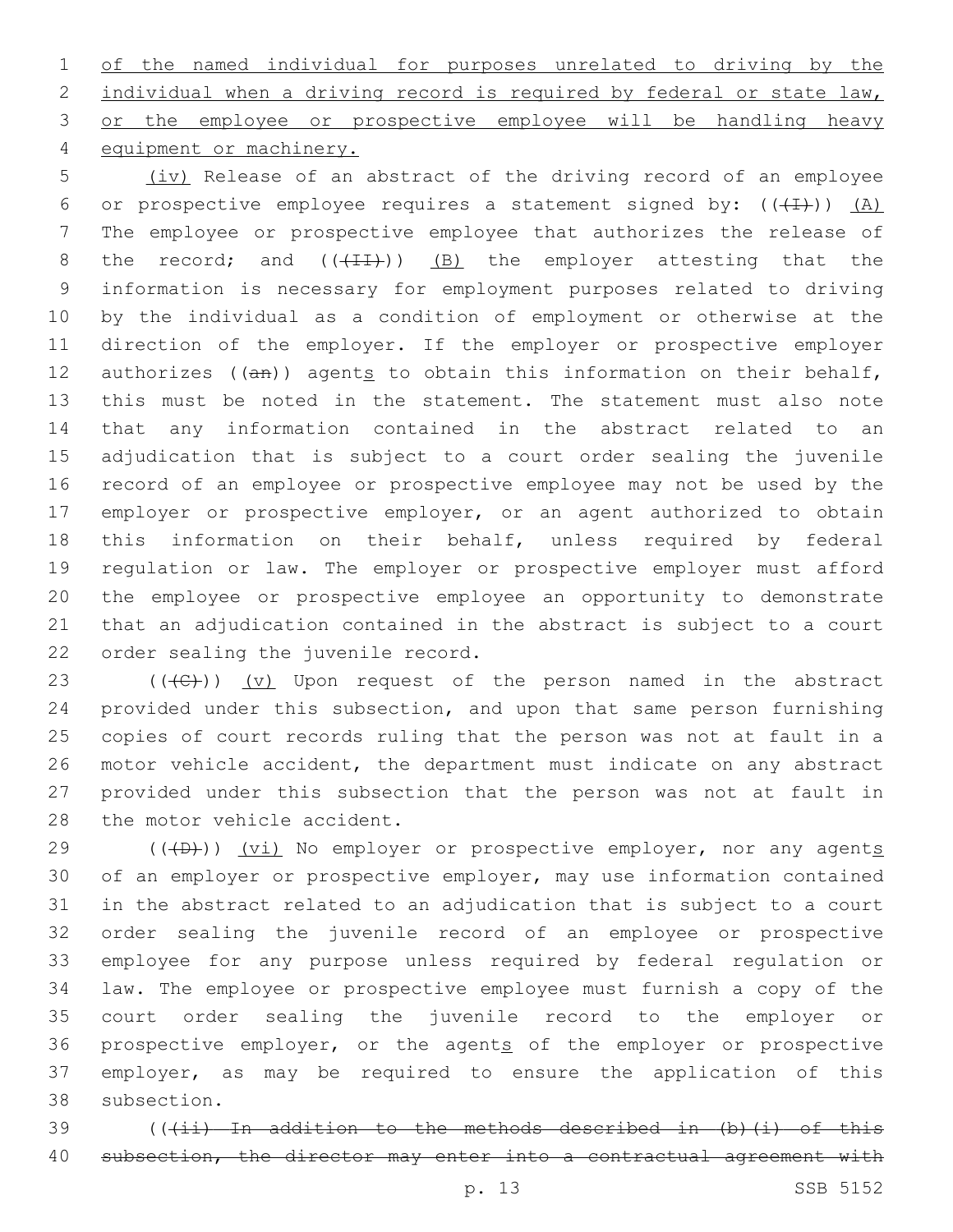an employer or its agent for the purpose of reviewing the driving records of existing employees for changes to the record during specified periods of time. The department shall establish a fee for 4 this service, which must be deposited in the highway safety fund. The fee for this service must be set at a level that will not result in a net revenue loss to the state. Any information provided under this subsection must be treated in the same manner and is subject to the 8 same restrictions as driving record abstracts.))

 (c) **Volunteer organizations.** (i) An abstract of the full driving record maintained by the department may be furnished to a volunteer organization or an agent for a volunteer organization for which the named individual has submitted an application for a position that would require driving by the individual at the direction of the 14 volunteer organization.

 (ii) Release of an abstract of the driving record of a prospective volunteer requires a statement signed by: (A) The prospective volunteer that authorizes the release of the record; and (B) the volunteer organization attesting that the information is necessary for purposes related to driving by the individual at the direction of the volunteer organization. If the volunteer organization authorizes an agent to obtain this information on their 22 behalf, this must be noted in the statement.

 (d) **Transit authorities.** An abstract of the full driving record maintained by the department may be furnished to an employee or 25 agents of a transit authority checking prospective or existing volunteer vanpool drivers for insurance and risk management needs.

27 ((The director may enter into a contractual agreement with a 28 transit authority or its agent for the purpose of reviewing the driving records of existing vanpool drivers for changes to the record during specified periods of time. The department shall establish a 31 fee for this service, which must be deposited in the highway safety fund. The fee for this service must be set at a level that does not result in a net revenue loss to the state. Any information provided under this subsection must be treated in the same manner and is 35 subject to the same restrictions as driving record abstracts.))

 (e) **Insurance carriers.** (i) An abstract of the driving record maintained by the department covering the period of not more than the last three years may be furnished to an insurance company or its 39 agents: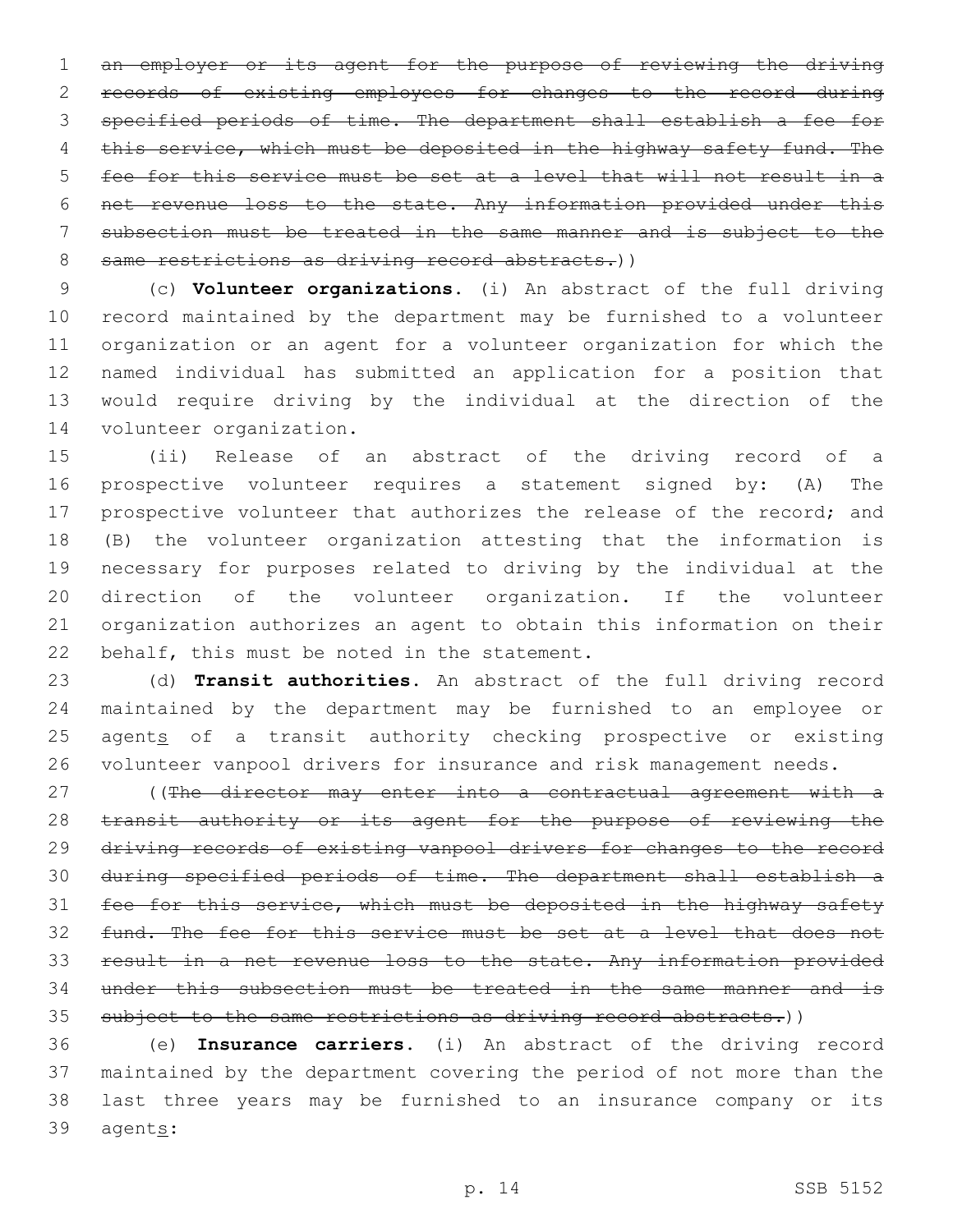(A) That has motor vehicle or life insurance in effect covering 2 the named individual;

(B) To which the named individual has applied; or

 (C) That has insurance in effect covering the employer or a 5 prospective employer of the named individual.

(ii) The abstract provided to the insurance company must:

 (A) Not contain any information related to actions committed by 8 law enforcement officers or firefighters, as both terms are defined in RCW 41.26.030, or by Washington state patrol officers, while driving official vehicles in the performance of their occupational duty, or by registered tow truck operators as defined in RCW 46.55.010 in the performance of their occupational duties while at the scene of a roadside impound or recovery so long as they are not issued a citation. This does not apply to any situation where the 15 vehicle was used in the commission of a misdemeanor or felony;

 (B) Include convictions under RCW 46.61.5249 and 46.61.525, except that the abstract must report the convictions only as negligent driving without reference to whether they are for first or 19 second degree negligent driving; and

 (C) Exclude any deferred prosecution under RCW 10.05.060, except that if a person is removed from a deferred prosecution under RCW 10.05.090, the abstract must show the deferred prosecution as well as 23 the removal.

 (iii) Any policy of insurance may not be canceled, nonrenewed, denied, or have the rate increased on the basis of information regarding an accident included in the abstract of a driving record, unless the policyholder was determined to be at fault.

28 (iv) Any insurance company or its agents, for underwriting purposes relating to the operation of commercial motor vehicles, may not use any information contained in the abstract relative to any person's operation of motor vehicles while not engaged in such 32 employment. Any insurance company or its agents, for underwriting purposes relating to the operation of noncommercial motor vehicles, may not use any information contained in the abstract relative to any 35 person's operation of commercial motor vehicles. For the purposes of this subsection, "commercial motor vehicle" has the same meaning as in RCW 46.25.010(6).

 (( $\{v\}$  The director may enter into a contractual agreement with an insurance company or its agent for the limited purpose of reviewing 40 the driving records of existing policyholders for changes to the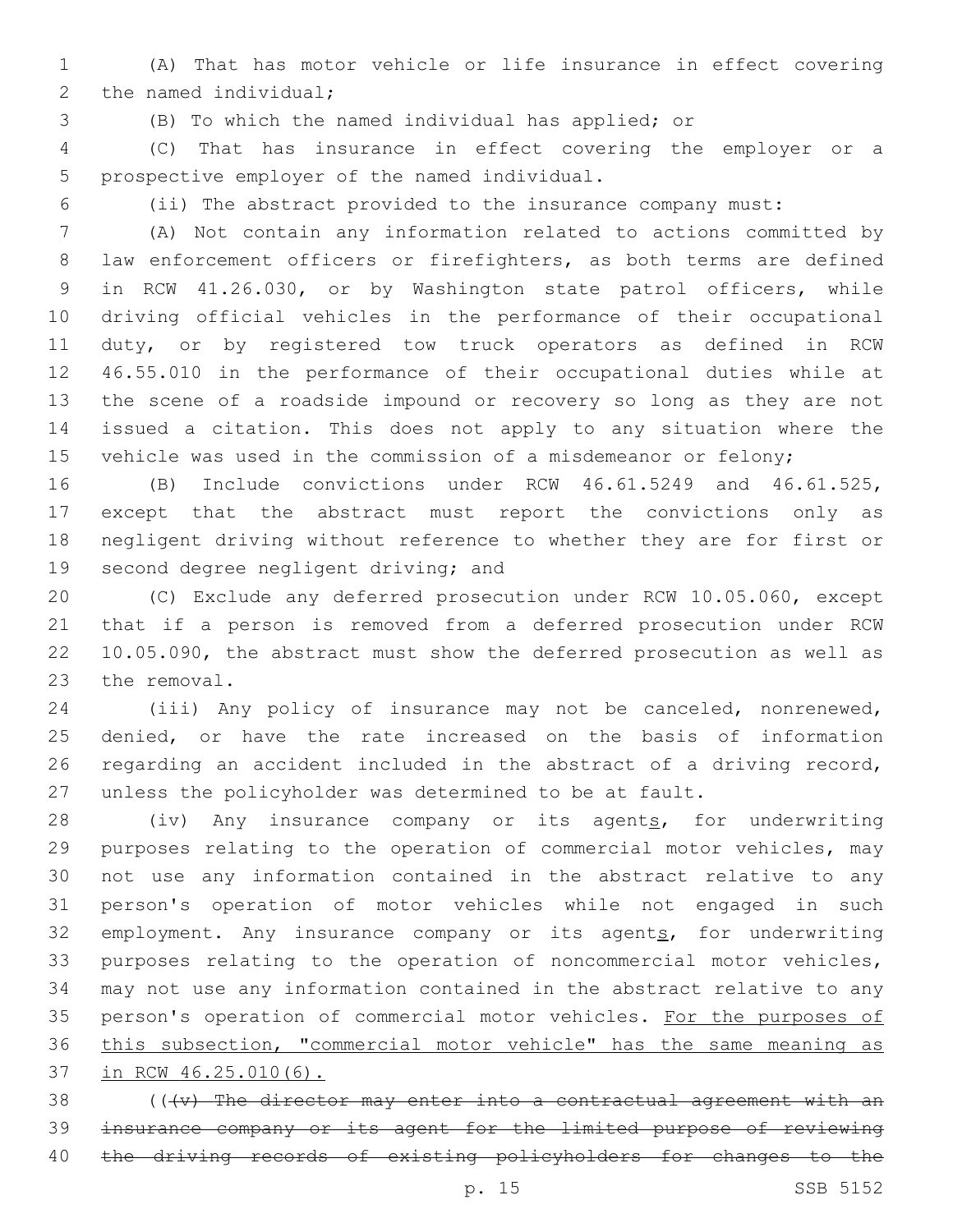record during specified periods of time. The department shall establish a fee for this service, which must be deposited in the highway safety fund. The fee for this service must be set at a level 4 that will not result in a net revenue loss to the state. Any information provided under this subsection must be treated in the same manner and is subject to the same restrictions as driving record abstracts.))

 (f) **Alcohol/drug assessment or treatment agencies.** An abstract of the driving record maintained by the department covering the period of not more than the last five years may be furnished to an alcohol/ drug assessment or treatment agency approved by the department of 12 ((social and)) health ((services)) to which the named individual has 13 applied or been assigned for evaluation or treatment, for purposes of assisting employees in making a determination as to what level of 15 treatment, if any, is appropriate, except that the abstract must:

 (i) Also include records of alcohol-related offenses, as defined in RCW 46.01.260(2), covering a period of not more than the last ten 18 years; and

 (ii) Indicate whether an alcohol-related offense was originally charged as a violation of either RCW 46.61.502 or 46.61.504.

 (g) **Attorneys—City attorneys, county prosecuting attorneys, and named individual's attorney of record.** An abstract of the full 23 driving record maintained by the department, including whether a recorded violation is an alcohol-related offense, as defined in RCW 46.01.260(2), that was originally charged as a violation of either RCW 46.61.502 or 46.61.504, may be furnished to city attorneys, county prosecuting attorneys, or the named individual's attorney of 28 record. City attorneys, county prosecuting attorneys, or the named individual's attorney of record may provide the driving record to alcohol/drug assessment or treatment agencies approved by the department of social and health services to which the named individual has applied or been assigned for evaluation or treatment.

 (h) **State colleges, universities, or agencies, or units of local government.** An abstract of the full driving record maintained by the department may be furnished to (i) state colleges, universities, or agencies for employment and risk management purposes or (ii) units of local government authorized to self-insure under RCW 48.62.031, or 38 their agents, for employment and risk management purposes. ((The director may enter into a contractual agreement with a unit of local 40 government, or its agent, for the purpose of reviewing the driving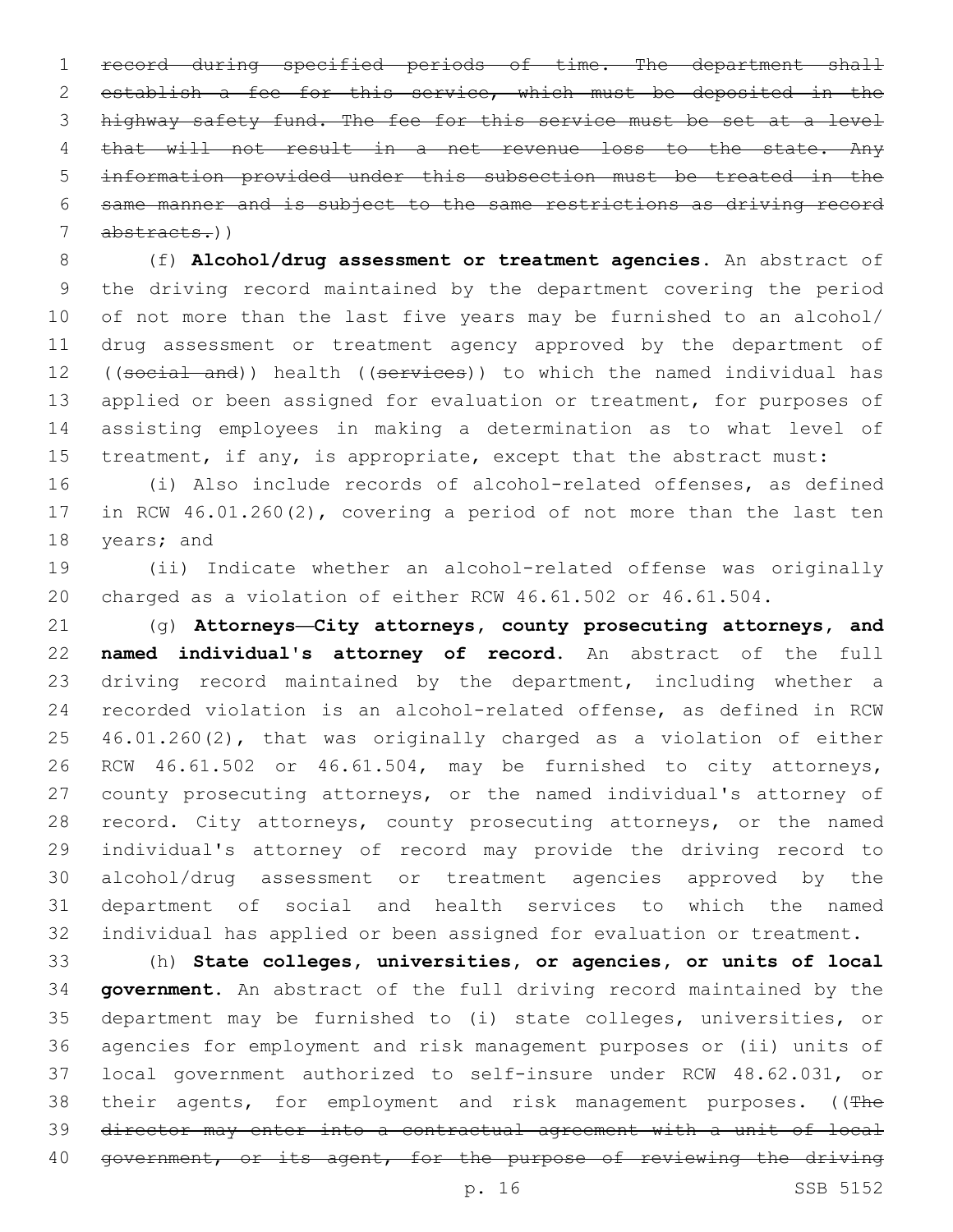records of existing employees for changes to the record during specified periods of time. The department shall establish a fee for 3 this service, which must be deposited in the highway safety fund. The fee for this service must be set at a level that will not result in a net revenue loss to the state. Any information provided under this subsection must be treated in the same manner and is subject to the same restrictions as driving record abstracts.)) "Unit of local government" includes an insurance pool established under RCW 48.62.031.9

 (i) **Superintendent of public instruction.** (i) An abstract of the full driving record maintained by the department may be furnished to the superintendent of public instruction for review of public school bus driver records. The superintendent or superintendent's designee may discuss information on the driving record with an authorized representative of the employing school district for employment and 16 risk management purposes.

 (ii) The superintendent of public instruction is exempt from paying the fees related to the reviewing of records and the fee required in subsection (5) of this section.

 (j) **State and federal agencies.** An abstract of the driving record maintained by the department may be furnished to state and federal 22 agencies, or their agents, in carrying out its functions.

 (k) **Transportation network companies.** An abstract of the full 24 driving record maintained by the department may be furnished to a transportation network company or its agents acting on its behalf of the named individual for purposes related to driving by the individual as a condition of being a contracted driver.

 (l) **Research.** (i) The department may furnish driving record data to state agencies and bona fide scientific research organizations. The department may require review and approval by an institutional 31 review board. For the purposes of this subsection, "research" means a planned and systematic sociological, psychological, epidemiological, biomedical, or other scientific investigation carried out by a state agency, or by a scientific research professional associated with a bona fide scientific research organization with an objective to contribute to scientific knowledge, the solution of social and health problems, or the evaluation of public benefit and service programs. This definition excludes methods of record analysis and data collection that are subjective, do not permit replication, and are not designed to yield reliable and valid results.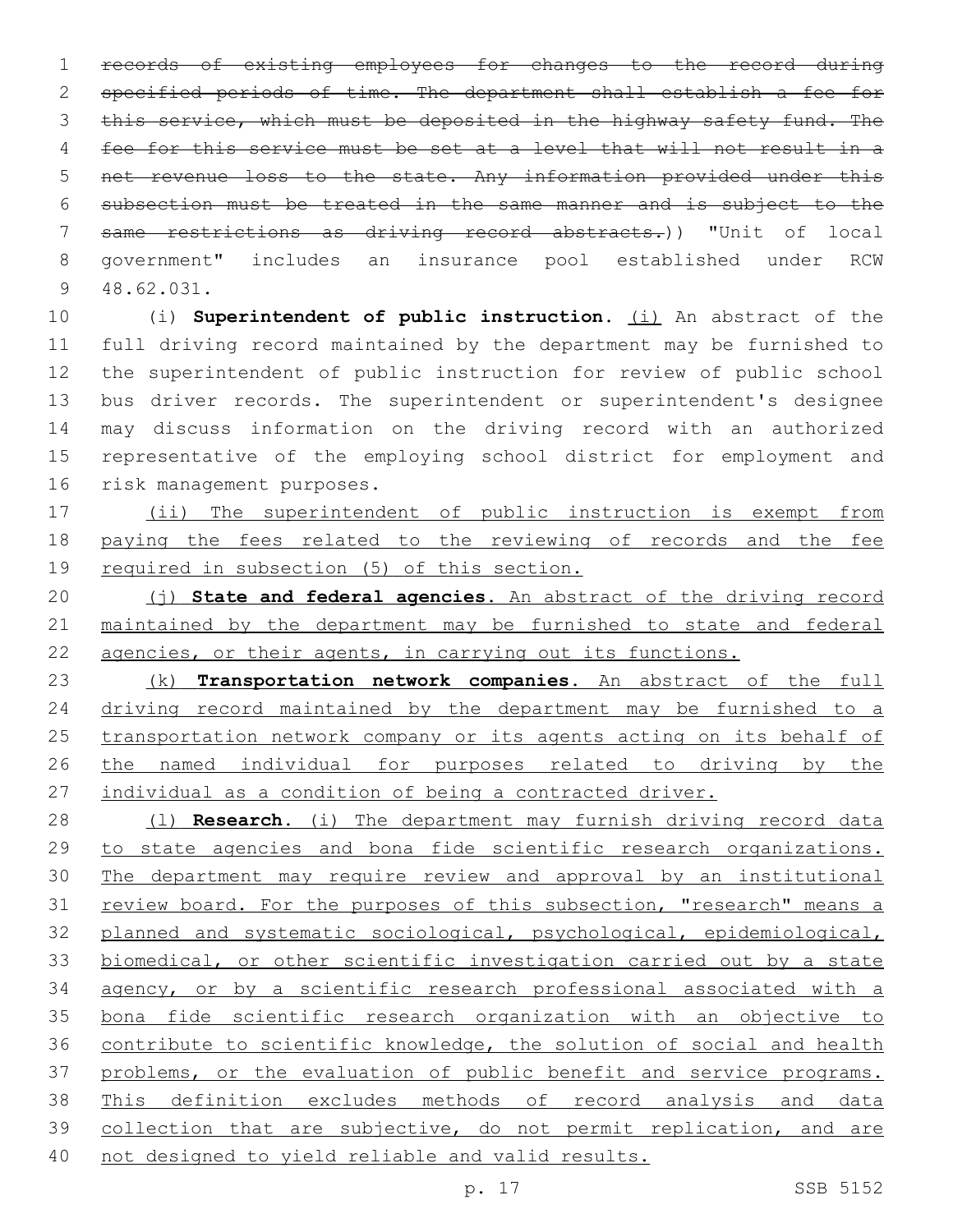(ii) The state agency, or a scientific research professional 2 associated with a bona fide scientific research organization, are 3 exempt from paying the fees related to the reviewing of records and the fee required in subsection (5) of this section. However, the department may charge a cost-recovery fee for the actual cost of providing the data. (3) **Reviewing of driving records.** (a) In addition to the methods described herein, the director may enter into a contractual agreement for the purpose of reviewing the driving records of existing 10 employees for changes to the record during specified periods of time. The department shall establish a fee for this service, which must be deposited in the highway safety fund. The fee for this service must be set at a level that does not result in a net revenue loss to the 14 state. Any information provided under this subsection must be treated 15 in the same manner and is subject to the same restrictions as driving record abstracts. (b) The department may provide reviewing services to the following entities: 19 (i) Employers for existing employees, or their agents; (ii) Transit authorities for current vanpool drivers, or their 21 agents; (iii) Insurance carriers for current policyholders, or their agents; (iv) State colleges, universities, or agencies, or units of local 25 government, or their agents; (v) The office of the superintendent of public instruction for 27 school bus drivers statewide; and (vi) Transportation network companies, or their agents. (4) **Release to third parties prohibited.** (a) Any person or entity receiving an abstract of a person's driving record under subsection 31 (2)(b) through  $((+i+))$  (1) of this section shall use the abstract exclusively for his, her, or its own purposes or as otherwise expressly permitted under this section, and shall not divulge any information contained in the abstract to a third party. (b) The following release of records to third parties are hereby authorized: (i) Employers may divulge driving records to regulatory bodies, 38 as defined by the department by rule, such as the United States department of transportation and the federal motor carrier safety administration.